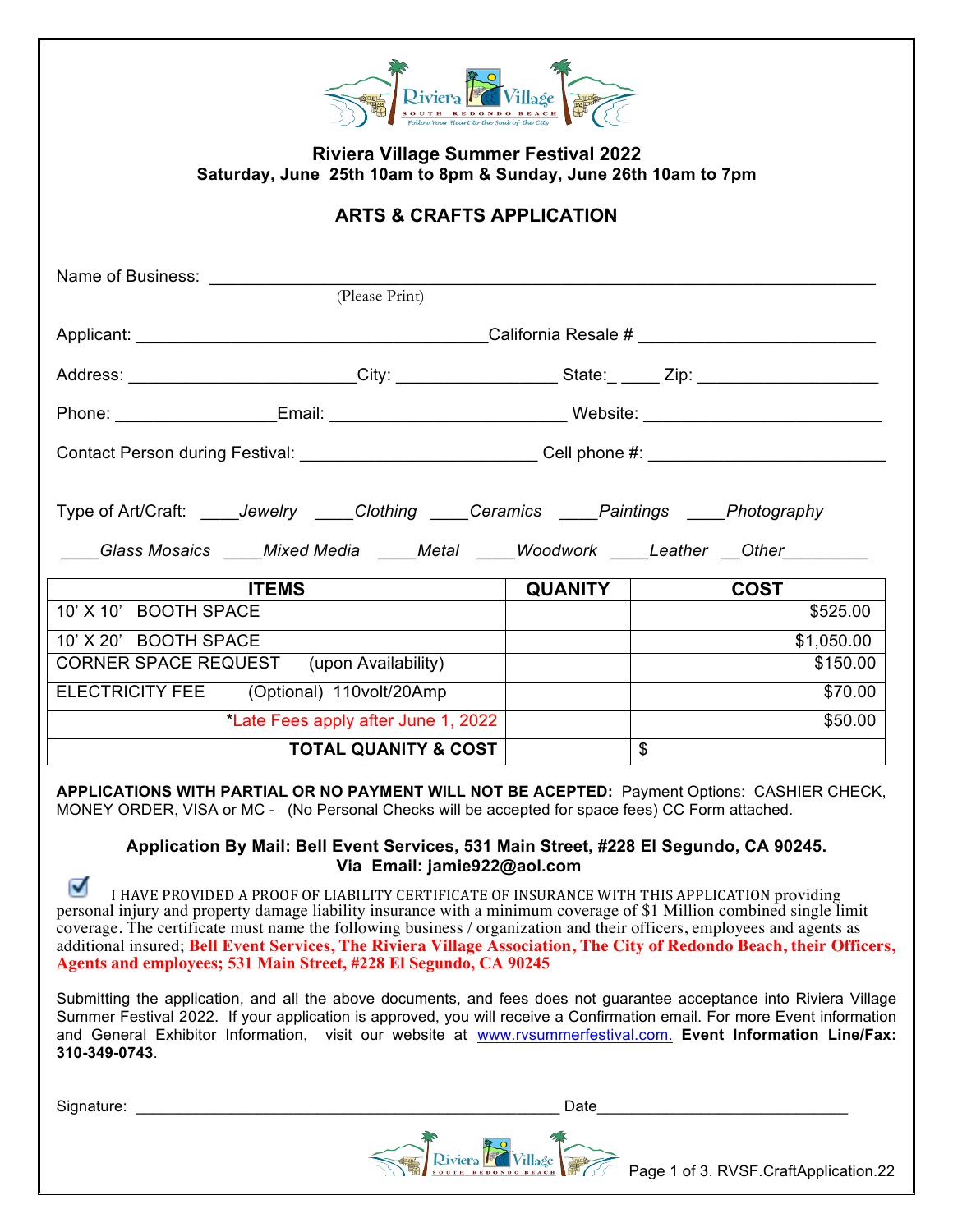## **Riviera Village Summer Festival 2022 TERMS AND CONDITIONS**

All Merchandise, display equipment, product, supplies, boxes, containers, must be removed from roadway on Saturday & Sunday or be subject to confiscation. The Promoter assumes no responsibility for confiscated items.

All Merchandise items must be kept within your designated booth space during show hours, and may not project into walkways or onto sidewalks. If items project outside of approved booth space, you will be charged for an additional booth space. Blocking is subjected to a citation for safety violation.

All sales, leafleting, sampling, conducting demonstrations, distributing written materials and any other commercial, promotional and charitable solicitation activities must be conducted at participant's preassigned booth space only. If Promoter determines participants to be engaging in these activities at locations other than the pre-assigned space is grounds for removal.

No stolen merchandise, pets, designer knock-offs, amplified music, microphones, firearms, ammunition, alcoholic beverages or drugs are allowed on the booth sites

No dogs or pets of any kind are allowed in any booth, other than Seeing Eye dogs or Adoption booths.

Exhibitors and/or merchants are strictly prohibited from allowing any other vendors to sell goods from their assigned spaces.

Exhibitors are not permitted to sell works other than what was juried, approved and accepted into the show based upon application.

All Standby vendors (day of event) must submit an application with all requirements in person, plus a \$50 late fee by cash or credit card. Available Space permitted, and at discretion of Bell Event Services.

No refunds processed without written request two weeks prior to **Bell Event Services, 531 Main Street, #228 El Segundo, CA 90245.**

No refunds in case of inclement weather, acts of nature, acts of war, terrorism, or restrictions by governmental agencies or other conditions beyond the control of Promoter.

Bell Event Services reserves the right to remove any exhibitor any time before or during the show in cases of improper conduct, improper content for family viewing, encumbering or tampering another display, hindering other vendors from properly exhibiting, or any other grievances.

Your signature verifies that you have read & understand the above Terms & Conditions for Riviera Village Summer Festival 2022. I understand that I may be removed from the show without recourse for Non-Compliance to the Event Rules & Regulations.

Signature: \_\_\_\_\_\_\_\_\_\_\_\_\_\_\_\_\_\_\_\_\_\_\_\_\_\_\_\_\_\_\_\_\_\_\_\_ Date: \_\_\_\_\_\_\_\_\_\_\_\_\_\_\_\_\_\_\_\_\_\_\_\_\_